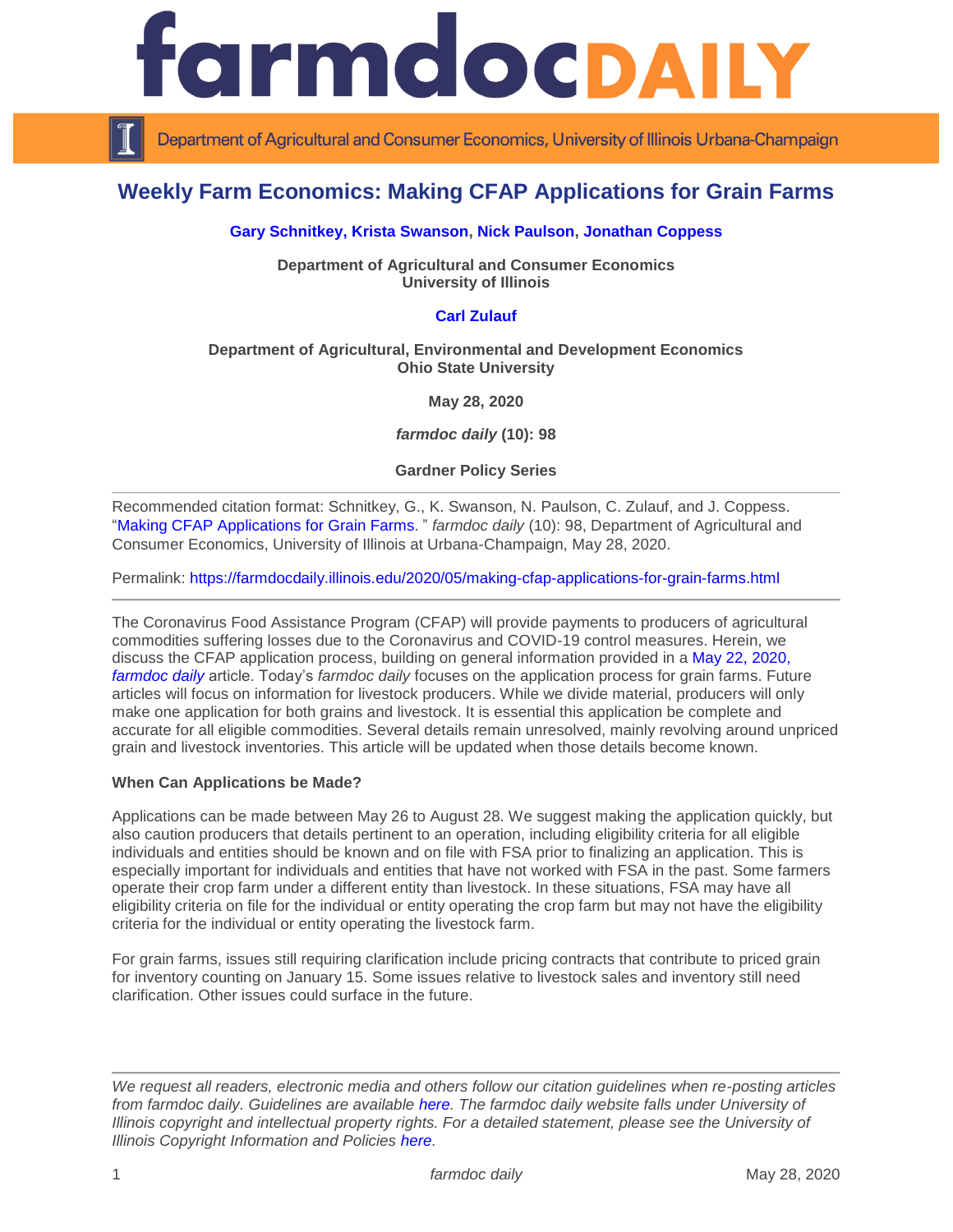## **How Do I Apply for CFAP?**

Applications for CFAP funding will be made with the Farm Service Agency (FSA). Illinois FSA suggests calling the local office, as they can help with the application process. Currently, in-person meetings are not allowed in Illinois, and it will be some time before this situation changes.

Applications for CFAP funding will be made through form AD-3114. This form and other electronic aids are available in the "CFAP Application" section of CFAP website maintained by FSA [\(https://www.farmers.gov/cfap\)](https://www.farmers.gov/cfap). Two documents of use can be downloaded from this website.

The first is a *CFAP Payment Calculator*, a Microsoft Excel spreadsheet that can be used to complete the AD-3114. For this spreadsheet to work, Microsoft Excel must be on the computer. The spreadsheet makes use of macros, so Microsoft Excel security settings must be set so that macros can function. The worksheet will not work on iPads or other handheld devices that do not support macros.

The second form is a pdf of AD-3114. This form can be completed using fillable pdf software. Also, handwritten values could be placed on the form. Getting signatures and submitting this form to FSA will constitute an application.

#### **How Many AD-3114 Applications Can Be Made?**

Each producer will make only one AD-3114 application for all eligible crops and livestock. Most likely, farmers will not be able to amend AD-3114 once submitted. As a result, having a complete and accurate AD-3114 when making the submission is important. Missing information on an application could result in a lower payment. Conversely, over-inflating inventories could result in penalties.

#### **What Information for Non-Specialty Crops will be Needed?**

Corn, soybeans, grain sorghum and other grain crops fall into the category of "Non-Specialty Crops" on AD-3114. Note that winter wheat grown in Illinois is not eligible for a CFAP payment. For non-specialty crops, two values are needed for each crop:

- 1. 2019 Total Production, and
- 2. 2019 Production Not Sold as of January 15, 2020.

The producer will provide only these values on the application. The producer will self-certify these amounts, and documentation is not needed at the time of application. If a producer is selected for a spot check, documentation will be needed at that time. Two examples are provided below.

**Example 1:** A farmer has 2019 production of 100% share on owned and cash rent farmland. In 2019, 750 acres of corn produced 200 bushels per acre for a total production of 150,000 bushels of corn. Soybean production occurred on 600 acres with a yield of 55 bushels per acre, for a total production of 33,000 bushels. The farmer sold 26,000 bushels of corn at harvest. No other sales or forwarding contracts were made until after January 15, 2020. This farmer will enter the following four values on AD-3114:

- 2019 Total Production of Corn: 150,000 bushels,
- 2019 Total Production of Soybeans: 33,000 bushels,
- 2019 Production Not Sold of Corn: 124,000 bushels, and
- 2019 Production Not Sold of Soybeans: 33,000 bushels.

Figure 1 shows the non-specialty crop section from the CFAP Microsoft Excel spreadsheet completed for example 1.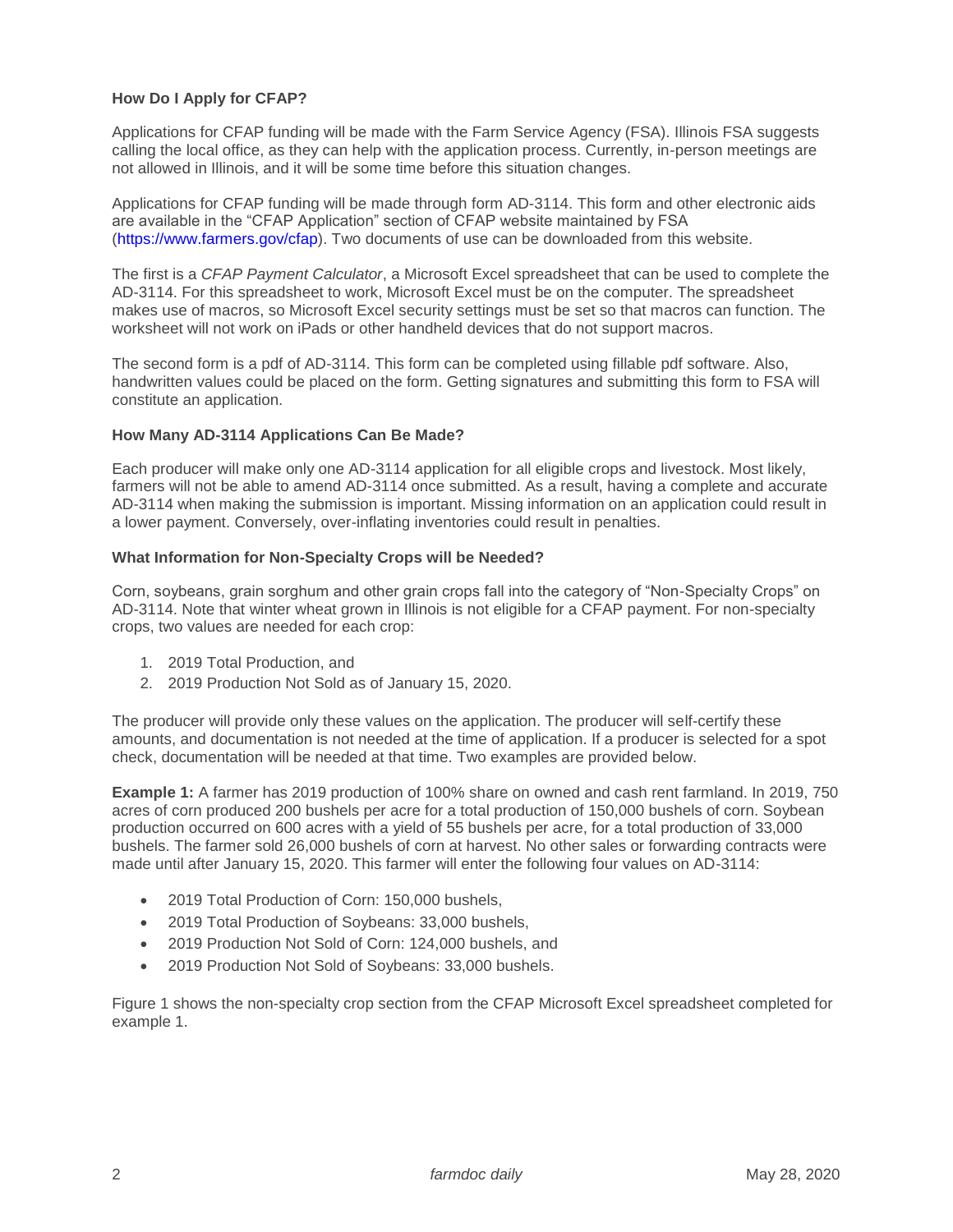| Part 2: Non Specialty Crop and Wool |                        |                          |                                                     |                                                                                                           |                                                                                                         |                                                                                                                                  |  |  |  |
|-------------------------------------|------------------------|--------------------------|-----------------------------------------------------|-----------------------------------------------------------------------------------------------------------|---------------------------------------------------------------------------------------------------------|----------------------------------------------------------------------------------------------------------------------------------|--|--|--|
| Commodity                           | <b>Unit of Measure</b> | 2019 Total<br>Production | 2019 Production<br>Not Sold (as of Jan<br>15, 2020) | 80%<br><b>Estimated CARES</b><br><b>Gross Payment</b><br>before payment<br>limits and other<br>reductions | 80%<br><b>Estimated CCC</b><br><b>Gross Payment</b><br>before payment<br>limits and other<br>reductions | 80%<br><b>Estimated Total</b><br><b>CARES &amp; CCC Gross</b><br><b>Payment before</b><br>payment limits and<br>other reductions |  |  |  |
| Corn                                | bushels                | 150,000.00               | 124,000.00                                          | \$9,600.00                                                                                                | \$10,500.00                                                                                             | \$20,100.00                                                                                                                      |  |  |  |
| <b>Soybeans</b>                     | bushels                | 33,000.00                | 33,000.00                                           | \$2,970.00                                                                                                | \$3,300.00                                                                                              | \$6,270.00                                                                                                                       |  |  |  |
|                                     |                        |                          |                                                     | \$0.00                                                                                                    | \$0.00                                                                                                  | \$0.00                                                                                                                           |  |  |  |
|                                     |                        |                          |                                                     | \$0.00                                                                                                    | \$0.00                                                                                                  | \$0.00                                                                                                                           |  |  |  |
|                                     |                        |                          |                                                     | \$0.00                                                                                                    | \$0.00                                                                                                  | \$0.00                                                                                                                           |  |  |  |
|                                     |                        |                          |                                                     | \$0.00                                                                                                    | \$0.00                                                                                                  | \$0.00                                                                                                                           |  |  |  |
|                                     |                        |                          |                                                     | \$0.00                                                                                                    | \$0.00                                                                                                  | \$0.00                                                                                                                           |  |  |  |
|                                     |                        |                          |                                                     | \$0.00                                                                                                    | \$0.00                                                                                                  | \$0.00                                                                                                                           |  |  |  |
|                                     |                        |                          |                                                     | \$0.00                                                                                                    | \$0.00                                                                                                  | \$0.00                                                                                                                           |  |  |  |
|                                     |                        |                          |                                                     | \$0.00                                                                                                    | \$0.00                                                                                                  | \$0.00                                                                                                                           |  |  |  |
|                                     |                        |                          |                                                     | \$12,570.00                                                                                               | \$13,800.00                                                                                             | \$26,370.00                                                                                                                      |  |  |  |

More on the payment determination in Figure 1 can be found in the *farmdoc Daily* on May 22, 2020. A brief recap is:

- 1. Payment will be made on the lower of 50% of 2019 total production or unsold production on January 15. On AD-3114, 100% of 2019 total production should be entered, as the software will automatically reduce total production by 50% in calculating eligible inventory bushels for CFAP payments. For corn, 50% of 2019 total production is 75,000 bushels which is below the 124,000 bushels not yet sold on January 15. Payments for corn will be based on 75,000 bushels of eligible inventory. For soybeans, 50% of 2019 soybean production is 16,500 bushels, which is again below the 33,000 of production not sold on January 15. Soybean payments will be based on 16,500 bushels of eligible inventory.
- 2. After making all adjustments, payment rates on eligible inventory bushels are \$.335 for corn and \$.475 for soybeans. However, there will be two installments:
	- 2.1 The first installment is reported in the final column of Figure 1 and is 80% of the total CFAP payment. For corn, the first payment is \$20,100 (75,000 eligible bushels x \$.335 x .80). For soybeans, the initial payment is \$6,270 (16,500 eligible bushels x \$.475 x 80%). The total first installment for corn and soybeans is \$26,370.
	- 2.2 The second installment is the remaining 20% of the total CFAP payment. This payment will occur if sufficient funds exist.
- 3. The above payment estimates do not take into consideration payment limits. Payment limits could reduce CFAP payments.

**Example 2:** A farmer produced only soybeans in 2019. Production occurred on 500 acres of owned farmland and 400 acres on share rent farmland. The farmer had a 50% share of production on the share rent farmland. In this case, the share rent landowner also is eligible for CFAP payments and would need to complete form AD-3114 separately. Yields were 50 bushels per acre on the owned farmland and 45 bushels per acre on share rent farmland. This farmer's 2019 production is composed of two parts:

- 25,000 bushels of production on owned farmland on which the farmer has a 100% share (25,000  $= 500$  acres x 50 bushel yield)
- 9,000 bushels of production on share rent farmland. Total production on the 400 acres of share rent farmland is 18,000 (400 acres x 45 yield). The farmer share is 50%, or 9,000 bushels (18,000 x 50%).

For the farmer, total 2019 production reported on AD-3114 is 34,000 bushels (25,000 bushels from owned farmland + 9,000 bushels from farmer's share on share rent farmland). If this farmer sold 26,000 bushels at harvest and engaged in no other selling or contracting activity until after January 15, there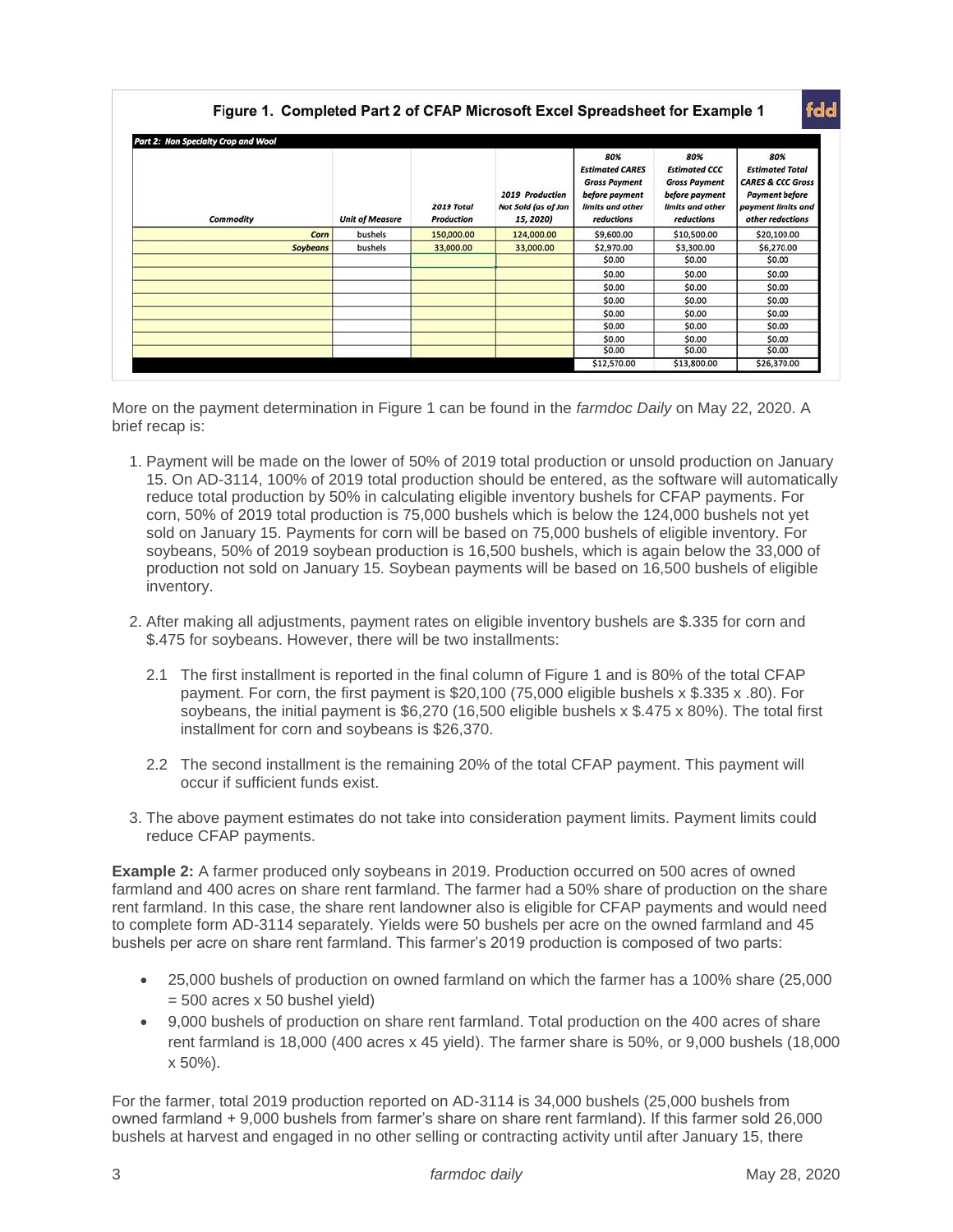would be 8,000 bushels of production not sold (8,000 bushels not sold = 34,000 of 2019 production - 21,000 of harvest sales). The farmer will enter the following values on AD-3114:

- 2019 Total Production of corn: 34,000 bushels, and
- 2019 Production Not Sold for soybeans: 8,000 bushels.

Figure 2 shows a completed AD-3114 for this example. In this case, payment is based on 8,000 bushels of eligible inventory, the 2019 production not sold. The 8,000 is lower than 50% of 34,000 total production (17,000 bushels = 34,000 x .50). The first, 80% installment is \$3,040 (8,000 x \$.475 x 80%). The second installment, which is not guaranteed is \$760 (8,000 x \$.475 x 20%).

| Part 2: Non Specialty Crop and Wool |                        |                          |                                                     |                                                                                                           |                                                                                                         |                                                                                                                                  |  |  |  |
|-------------------------------------|------------------------|--------------------------|-----------------------------------------------------|-----------------------------------------------------------------------------------------------------------|---------------------------------------------------------------------------------------------------------|----------------------------------------------------------------------------------------------------------------------------------|--|--|--|
| Commodity                           | <b>Unit of Measure</b> | 2019 Total<br>Production | 2019 Production<br>Not Sold (as of Jan<br>15, 2020) | 80%<br><b>Estimated CARES</b><br><b>Gross Payment</b><br>before payment<br>limits and other<br>reductions | 80%<br><b>Estimated CCC</b><br><b>Gross Payment</b><br>before payment<br>limits and other<br>reductions | 80%<br><b>Estimated Total</b><br><b>CARES &amp; CCC Gross</b><br><b>Payment before</b><br>payment limits and<br>other reductions |  |  |  |
| Soybeans                            | bushels                | 34,000.00                | 8,000.00                                            | \$1,440.00                                                                                                | \$1,600.00                                                                                              | \$3,040.00                                                                                                                       |  |  |  |
|                                     |                        |                          |                                                     | \$0.00                                                                                                    | \$0.00                                                                                                  | \$0.00                                                                                                                           |  |  |  |
|                                     |                        |                          |                                                     | \$0.00                                                                                                    | \$0.00                                                                                                  | \$0.00                                                                                                                           |  |  |  |
|                                     |                        |                          |                                                     | \$0.00                                                                                                    | \$0.00                                                                                                  | \$0.00                                                                                                                           |  |  |  |
|                                     |                        |                          |                                                     | \$0.00                                                                                                    | \$0.00                                                                                                  | \$0.00                                                                                                                           |  |  |  |
|                                     |                        |                          |                                                     | \$0.00                                                                                                    | \$0.00                                                                                                  | \$0.00                                                                                                                           |  |  |  |
|                                     |                        |                          |                                                     | \$0.00                                                                                                    | \$0.00                                                                                                  | \$0.00                                                                                                                           |  |  |  |
|                                     |                        |                          |                                                     | \$0.00                                                                                                    | \$0.00                                                                                                  | \$0.00                                                                                                                           |  |  |  |
|                                     |                        |                          |                                                     | \$0.00                                                                                                    | \$0.00                                                                                                  | \$0.00                                                                                                                           |  |  |  |
|                                     |                        |                          |                                                     | \$0.00                                                                                                    | \$0.00                                                                                                  | \$0.00                                                                                                                           |  |  |  |
|                                     |                        |                          |                                                     | \$1,440.00                                                                                                | \$1,600.00                                                                                              | \$3,040.00                                                                                                                       |  |  |  |

### **What is Production Not Sold on January 15?**

FSA has released information on a number of contracts and whether or not they are eligible for CFAP (see here, [https://www.farmers.gov/cfap/non-specialty\)](https://www.farmers.gov/cfap/non-specialty). Below are the definitions exactly provided from the FSA website.

CFAP payments can be obtained if grain has been marketed under the following contracts and no price has been established before January 15:

- Basis producer locks in basis leaving the future price to be set later.
- Basis Fixed producer locks in basis leaving the future price to be set later.
- No Price Established producer delivers commodity without setting a sales price.
- Delayed Price producer delivers commodity without setting a sales price.
- Deferred Price Contract producer delivers commodity without setting a sales price.

Bushels are ineligible for CFAP payments if the following contracts were established before January 15:

- Cash producer receives a cash price for a commodity when sold.
- Fixed Price producer receives a cash price for a commodity when sold.
- Forward Price producer receives a cash price for a commodity based on a future delivery.
- Cash Forward Price producer receives a cash price for a commodity based on a future delivery.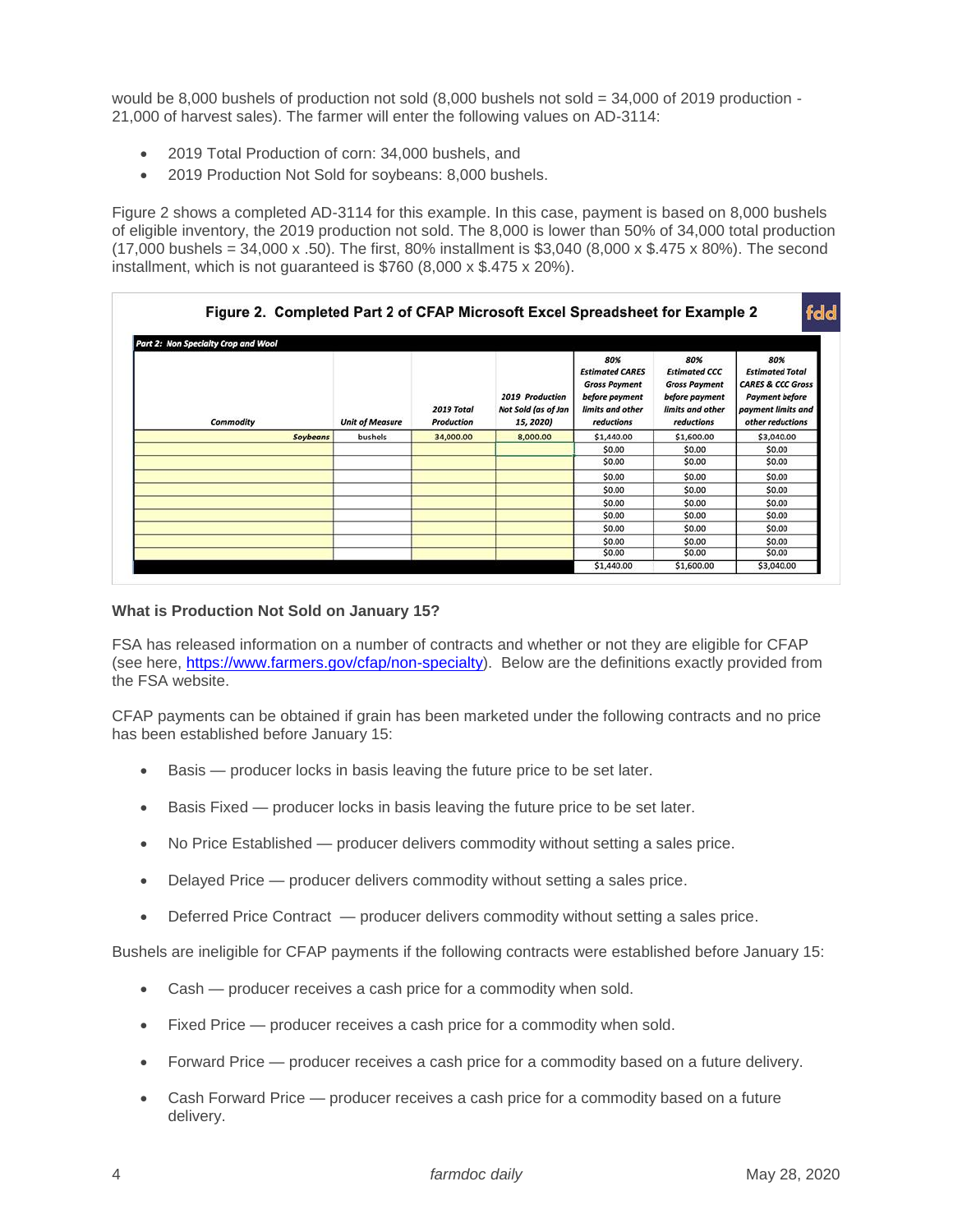- Minimum Price producer locks in the cash price and buys a call option to establish a minimum price. The net cash price will never be less than the original cash value minus the cost of the call option.
- Option producer locks in the cash price and buys a call option to establish a minimum price. The net cash price will never be less than the original cash value minus the cost of the call option.
- Window producer locks in the cash price and buys a call option to establish a minimum price. The net cash price will never be less than the original cash value minus the cost of the call option.
- Hedge-to-Arrive producer locks in a futures price leaving the basis to be set later.
- Futures Fixed producer locks in a futures price leaving the basis to be set later.
- Futures producer locks in a futures price leaving the basis to be set later.

## **Will Seed Corn and Popcorn be Included as Corn?**

All seed corn and popcorn that the producer still has title and control to is eligible for the CFAP program. Seed corn and popcorn should be entered as corn on the AD-3114 application. All crop swill be included on the application at one time. If there are question about what can or can not be added, you may want to wait to apply for the program.

Seed corn yields are determined in one of three ways.

- 1. If both the commercial crop and hybrid seed crop were grown on the farm and both the commercial and hybrid seed acres were irrigated or non-irrigated, then the yield per planted acre from the commercial acreage is the yield used for the hybrid seed acreage.
- 2. If the producer and company entered into an agreement to use a commercial equivalent yield to calculate payments under the seed contract based on harvested commercial production AND the producer has evidence that the calculation was based on actual harvested yields, then the commercial equivalent production used for payment by the seed company (not to exceed 120 percent of county average yield for the specific year the hybrid seed was grown, as deter-mined by the State Committee/STC) is used.
- 3. If Options 1 and 2 are not applicable to the producer, the county average yield for the specific year the hybrid seed was grown, as determined by the STC, shall be used.

Popcorn is determined the same way as Seed Corn using any of the three options noted above. When an appropriate commercial corn yield is not available on the farm, the producer must divide the pounds of popcorn by 29.7 to get the commercial corn yield in bushels.

#### **What are Payment Limits?**

There is a \$250,000 per person or per entity limit on CFAP payments.

For sole proprietorships, both the farmer and their spouse can qualify as separate eligible persons/entities if both spouses share in the risk of producing a crop or livestock and both are entitled to a share in the crop or livestock.

Corporations, limited liability companies (LLCs), and limited partnerships can qualify for up to three eligible entities, increasing their total payment limit to up to \$750,000. A contribution of at least 400 hours of active personal labor, active personal management, or a combination thereof must be provided by a member, stockholder, or partner from any level of ownership in the organizational structure to qualify the legal entity for the optional increase in payment limitation.

#### **What are the Eligibility Requirements?**